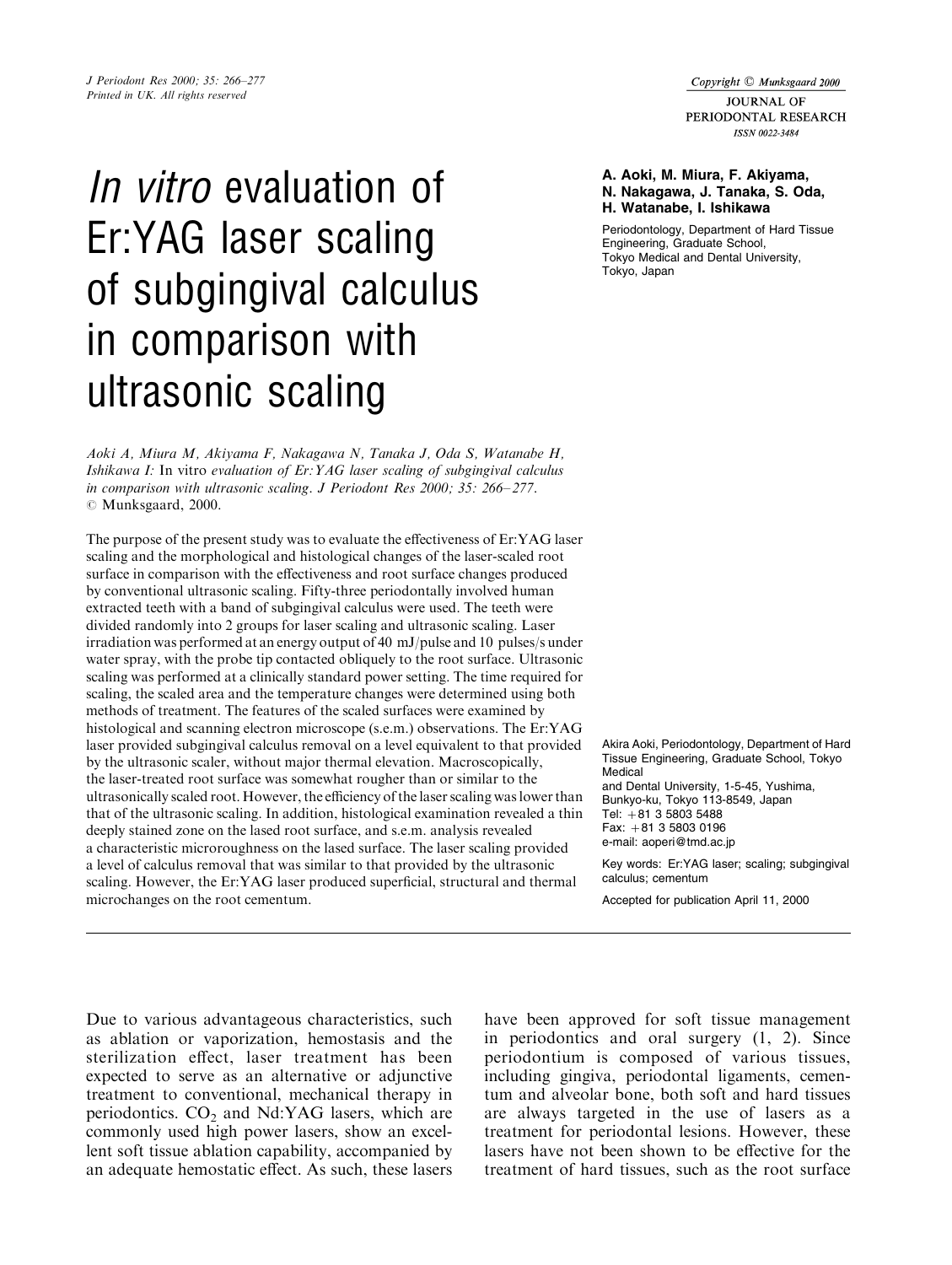or alveolar bone, due to the carbonization of these tissues and severe thermal side-effects on the target and surrounding tissues (3). Therefore, the use of these laser systems in periodontal therapy has been limited to soft tissue treatments, such as gingivectomy and frenectomy (4). Laser applications to hard tissues, such as the root surface or alveolar bone, have not been proved to be clinically promising.

Recently, the Er:YAG laser has been developed for use in dentistry, and the excellent ability of this laser to ablate hard tissues without producing major thermal side-effects has been demonstrated in various studies  $(5-8)$ . The Er:YAG laser has been currently applied for caries treatment in the clinic, for which very promising results have been reported (9, 10). This laser has increased the number of possible laser applications in periodontics, as well as in restorative dentistry. Based on the promising characteristic of the Er:YAG laser oscillation wavelength  $(2.94 \mu m)$ , which is highly absorbed in water and hydroxyapatite (5, 11), we have been investigating various possible applications of the Er:YAG laser for periodontal therapy, such as root surface debridement and soft tissue and bone tissue surgeries  $(12–15)$ .

In the field of periodontics, preparation of the diseased root surface is one of the most promising procedures for Er:YAG laser application. Our previous in vitro studies have shown that the  $Er:YAG$  laser is effective for ablating subgingival  $calculus (12)$  and that this laser has sufficient bactericidal effects on periodontopathic bacteria at a low energy level (13). In addition, Yamaguchi et al. (16) and Sugi et al. (17) have suggested that Er:YAG laser irradiation might be useful in the elimination of lipopolysaccharides (LPS) on the diseased root surface. Thus, the Er:YAG laser is thought to have more promising properties for the treatment of periodontally diseased root surfaces than previous laser systems. However, the effectiveness of  $Er:YAG$  laser scaling, as well as its effect on the root surface, have not yet been evaluated thoroughly, compared to the conventional method.

Therefore, in the present study, we compared Er:YAG laser scaling and ultrasonic scaling, which is generally approved as a power-driven mechanical instrumentation, and evaluated both of these treatments with respect to the efficiency of scaling, morphological and histological changes of the scaled root surface, and thermal elevation during scaling. The laser scaling was performed under irradiation conditions, i.e. output power, irradiation method and type of contact tip used for irradiation, that are suitable to clinical application.

# Materials and methods

## Samples

Fifty-three periodontally involved human extracted teeth with a band of subgingival calculus were used for the in vitro experiments. The teeth were extracted for periodontal reasons and were obtained from patients who gave informed consent. The teeth were provided in part by a number of private dental offices and in part were collected from our department. The use of human teeth conformed to a protocol that satisfied the ethical standards of our institution. The extracted teeth were stored in water before use.

# Laser apparatus

The laser apparatus employed in the present study was a pulsed Er:YAG laser (Model ML22, ErwinTM; HOYA Continuum Corp., Tokyo, Japan, and J. Morita Mfg. Corp., Kyoto, Japan) (18). For this apparatus, the wavelength is 2.94  $\mu$ m, the output energy settings range from 30 to 350 mJ/ pulse, the pulse repetition rates (PRR) are 1, 3.3, 5 and 10 pulses/s (pps), and the pulse duration is  $200$  us.

The laser apparatus employs a fiber delivery system that is integrated with a contact handpiece. The optical fiber is made of fluoride glass, and the contact tip is made of quartz glass fiber. In the present experiment, an 80-degree curved contact tip having a diameter of 600  $\mu$ m and approximately 65% laser transmission was used (Fig. 1a). The apparatus also uses a special water spray system to cool the irradiated area. The contact tip is covered and protected by double metal tubes, which leaves spaces around the tip. From these spaces, air-mixed water is released coaxially to the contact tip, covering the target area during the irradiation. This water spray system provides precise and adequate water delivery.

# Thermographic equipment

Medical infrared thermographic equipment (Thermo TracerTM TH3107; NEC San-ci Instruments Ltd, Tokyo, Japan) was used for temperature measurement during scaling. This equipment is composed of a detector unit, a personal computer having an attached detector interface board, and a power isolation unit. The detector type is mercury-cadmium-tellunde (HgCdTe). The range of temperature measurement is  $-10^{\circ}$ C to 70<sup>°</sup>C, and the temperature resolution is  $0.1\degree$ C. The accuracy of the measurement is  $\pm 0.5\%$  range full scale.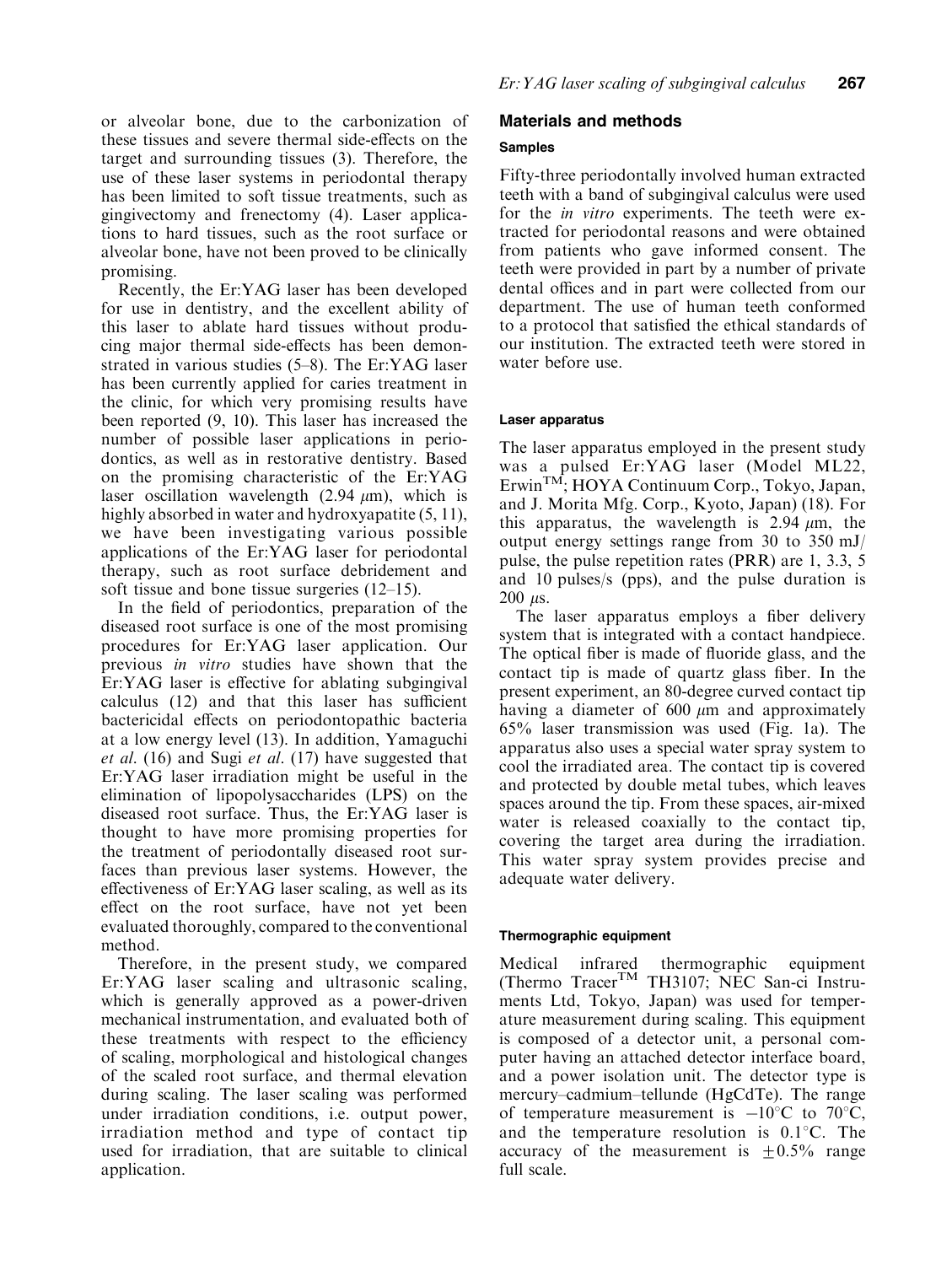#### Er:YAG laser scaling

Before the experiment, the operator received full training in calculus removal using the laser. The operator and assistants wore plastic-lens glasses for eye protection. The Er:YAG laser irradiation was performed under water spray (water: 17.0 ml/ min, air: 3.3 l/min) at an energy output of 40 mJ/ pulse and a PRR of 10 pps. The energy setting on the control panel was adjusted by measuring the output power at the tip of the contact probe using a power meter (Field master<sup>TM</sup>, Coherent, USA). At an energy output of 40 mJ/pulse, the actual energy setting on the panel was greater than 60 mJ/pulse due to an approximate 35% energy loss in the contact probe. The energy output of 40 mJ/pulse was equivalent to the energy density of 14.2  $\text{J/cm}^2$ / pulse at the tip of the contact probe. For the conditions of the water spray, air-mixed water at a flow rate that was sufficient to cover and cool the irradiated area was administered by adjusting the control dials, and the optimal amounts of air and water were thus determined.

Laser irradiation was performed in the contact mode, by maintaining the contact tip oblique to the root surface at an angle of approximately 30 degrees and moving the tip in a sweeping motion. The contact oblique irradiation was intended to minimize ablation of the tooth surface underlying the calculus, and thereby obtain a smooth root surface. Finally, the laser-treated root surface was finished using non-contact irradiation. The contact tip was replaced with a new tip after being used on 5 teeth due to a slight deterioration of the tip caused by the impact of calculus ablation during contact irradiation.



Fig. 1. Tips used for the scaling. (a)  $Er:YAG$  laser contact tip; 80-degree curved contact tip for  $E$ rwin<sup>TM</sup> apparatus, having a diameter of 600  $\mu$ m and approximately 65% laser transmission. (b) Ultrasonic scaler tip; universal tip with a sharp point for Solfy<sup>TM</sup> apparatus. Original magnification:  $\times$  2. Bar = 3 mm.

#### Ultrasonic scaling

An ultrasonic system (Solfy<sup>TM</sup>, J. Morita Mfg Corp., Kyoto, Japan) and its universal tip with a sharp point (Fig. 1b) were used in this experiment. This device employs a piezoelectric type vibration system. Vibrations generated by an electronic transducer (ceramic vibrating element) inside the handpiece are transmitted to the tip of the instrument at a frequency of  $27 \pm 2$  kHz. The vibration magnitude of the tip is  $40-100 \mu m$ . The intensities of power and water can be adjusted in increments from 0 to 8 using a knob on the control box. The operation manual recommends a power setting of 2 to 6 for scaling. In the present experiment, a power setting of 4 and a water setting of 2 were selected, which are the standard conditions for clinical use of the device. The actual amount of sprayed water at this water setting was 33.0 ml/min. The ultrasonic scaling was conducted by contacting the probe obliquely to the root surface at an angle of approximately 15 degrees and moving the tip in a sweeping motion.

#### Experiment 1. Evaluation of efficiency of scaling and observation of features of the scaled site

Before dividing the teeth into two groups for laser scaling and ultrasonic scaling, 23 pairs of teeth (total: 46 teeth) having similar amounts of calculus deposition were selected from collected teeth. From each pair, one tooth was selected for laser scaling and the other was selected for ultrasonic scaling at random basis. Calculus removal was performed basically around the middle of the proximal surface, and the area of calculus removal was determined according to the condition of the calculus deposition of each sample. During scaling, each treatment was occasionally interrupted in order to inspect macroscopically the residual calculus on the scaled site. After confirming the completion of calculus removal macroscopically, each treatment was terminated. All teeth were inspected and photographed before and after treatment using a stereomicroscope (Model SZ6045TR, Olympus, Tokyo, Japan). During and after treatment, the following measurements and observations were conducted.

Determination of efficiency of scaling  $-$  The time required for removing calculus was determined for each treatment, not including the working time for the inspection of the residual calculus. The scaled area was traced onto tracing paper from photographs (magnification:  $\times$ 8) that were taken before and after scaling. The traced area was recorded into a personal computer using a scanner and was then calculated using software for measuring area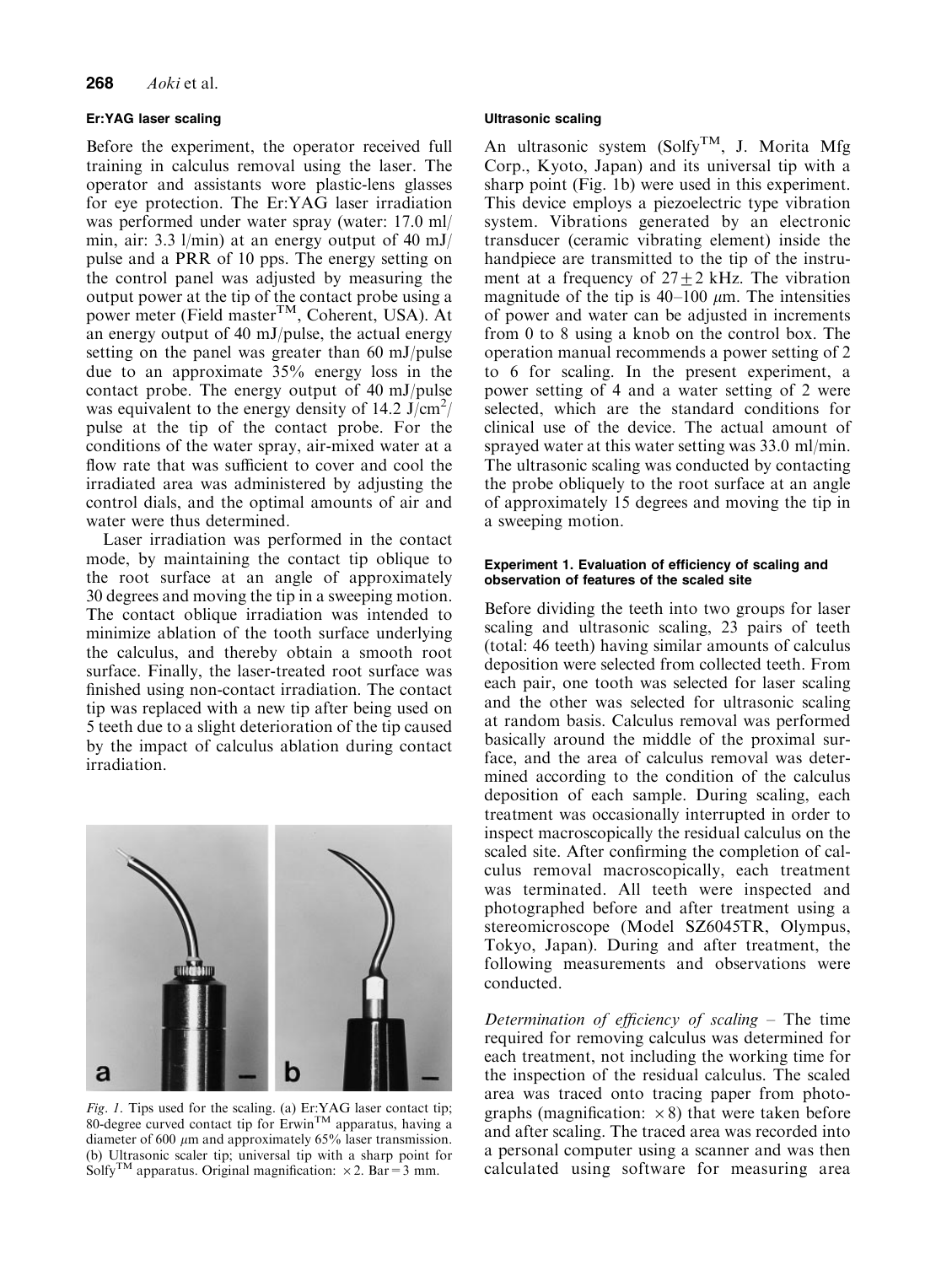(NIH image, National Institutes of Health, USA). The efficiency of the scaling was expressed as the area scaled per second.

A Mann–Whitney U-test was applied as a statistical analysis in order to examine the significance of the difference in efficiency between the Er:YAG laser scaling and the ultrasonic scaling. Results were considered to be significant at  $p<0.05$ . The analysis was conducted using StatView 4.11 software on a personal computer (Abacus Concepts Inc., Berkeley, USA).

 $Historological$  examination  $-$  After treatment, 4 teeth from each group were histologically examined. The teeth were fixed in phosphate-buffered 10% formalin, and were decalcified in formic acidformalin solution. Specimens were then dehydrated in a series of graded ethyl alcohol solutions, embedded in paraffin, and serially cross-sectioned perpendicularly to the tooth axis at 4  $\mu$ m thickness. Sections were stained with hematoxylin and eosin (H&E). The histological sections were examined under a light microscope (Leitz DMRX, Leica, Germany).

 $SEM$  examination  $-$  Eleven teeth from each group were subjected to scanning electron microscope (SEM) examination. Seven of the 11 teeth were used for the surface observation of the treated root. The teeth were immersed in phosphate-buffered  $10\%$  formalin for 4 days. Following fixation, the specimens were passed through a series of graded ethyl alcohol solutions at 30-min intervals. After immersion in isoamyl acetate for 30 min, the specimens were critical-point dried in liquid  $CO<sub>2</sub>$ using a critical point dryer (Model JCPD-5, JEOL Ltd, Tokyo, Japan). The specimens were then mounted and sputter-coated to have a gold coating  $300$  Å in thickness using an ion coater (Quick Auto CoaterTM SC-701 AT, Elionix Inc., Tokyo, Japan). The remaining 4 teeth of each group were crosssectioned in the center of the scaled area, and were used for cross-sectional observation. The specimens were fixed in formalin and embedded in cold-curing epoxy resin (Epon 815, Nisshin EM Co., Tokyo, Japan). The cross-sectional surfaces were finished using wet silicone carbide papers up to #1500 and polished using diamond pastes having a particle size of down to  $0.25 \mu m$  (DP-paste, Struers, Copenhagen, Denmark) and polishing cloths (DP-cloth; MOL and NAP, Struers, Copenhagen, Denmark). After desiccation at room temperature, the polished surfaces were sputter-coated with gold.

These prepared specimens were observed under SEMs (Model JXA-840 or T-20, JEOL Ltd, Tokyo, Japan) in order to examine the morphological features and microstructural changes of the treated root surface. A secondary electron image was obtained for each specimen at an accelerated voltage of  $10-20$  kV at various magnifications. The SEM picture of the surface analysis was photographed with a tilting angle of 50 degrees.

#### Experiment 2. Determination of thermal changes during scaling

Seven mandibular incisors with a band of subgingival calculus on the proximal surface were used. The mandibular incisors were chosen because these teeth, having the thinnest root in the dentition, would be most sensitive to heat generation during treatment. Six teeth out of the 7 were subjected to laser scaling and the remaining tooth was used for ultrasonic scaling as a control. In order to perform the temperature measurement for the pulpal side of the root, the proximal surface without calculus deposition was cut using a high-speed bur until half of the mesiodistal thickness of the root was removed, exposing the pulpal wall of each tooth. An opening having approximately the same shape as the tooth specimen was made in the middle of a plastic plate  $(120 \times 120 \times 1.5 \text{ mm})$ , and the tooth specimen was fitted into the opening of the plastic plate. The small gap between the tooth and the plastic plate was then sealed with a soft wax so that the pulpal side of the tooth would not become wet due to the water that was sprayed on the root surface side during scaling.

The plastic plate with the tooth specimen was vertically fixed. A thermocamera was set in the direction perpendicular to the pulpal wall at the opposite side of the root surface that was to receive scaling. The laser scaling and the ultrasonic scaling were performed in the same way as that in experiment 1. The duration of laser irradiation or ultrasonic instrumentation was 60 s. Even when the calculus had been removed completely from the target area within a 60-s period, laser irradiation and ultrasonic instrumentation was continued in a sweeping motion for the entire allotted time. The temperature changes of the pulpal wall during scaling were recorded at 20-s intervals for 80 s from the beginning of scaling using the infrared thermographic equipment. After recording thermal images on the pulpal side of the root, temperature readings were made from the thermographic patterns on the monitor and the maximum temperature was recorded. After scaling, the thickness of each specimen was measured 3 times at the middle of the scaled site and these measurements were then averaged.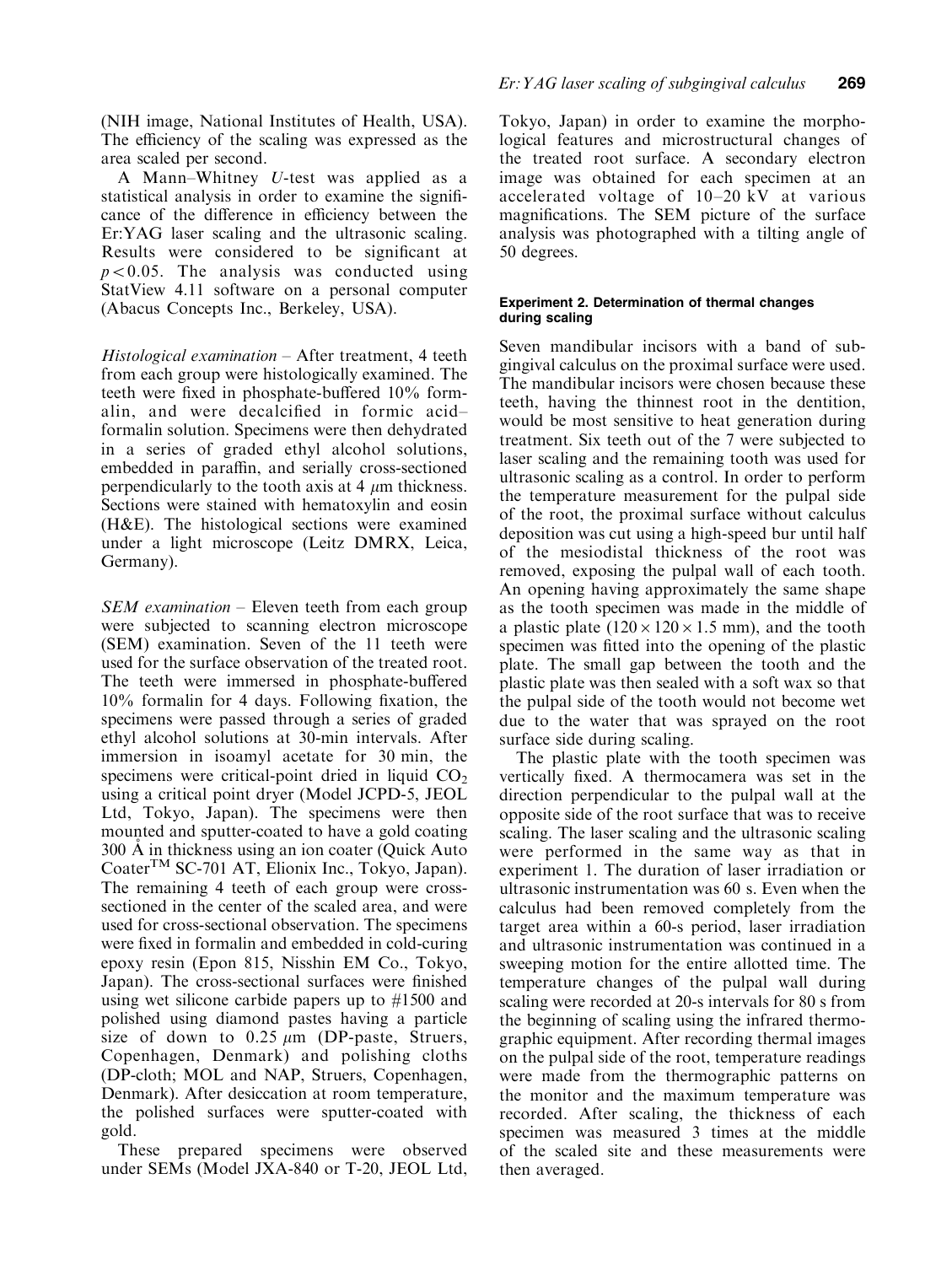### **Results**

#### Calculus ablation using the Er:YAG laser

The Er:YAG laser was found to be capable of ablating subgingival calculus effectively, by contacting the probe lightly to the root surface without placing pressure on the calculus. In the laser scaling, a much lower level of vibration was noted, compared to the ultrasonic scaling. Although a slight charring smell and popping sound were noted during calculus ablation using the laser, no major thermal damage such as carbonization was observed on the laser-treated root surface. Furthermore, the popping sound was masked by the noise of dental suction. Macroscopic inspection revealed that the scaling using the laser provided subgingival calculus removal on a level equivalent to that provided by the ultrasonic scaler. However, stereomicroscopic examination occasionally revealed very tiny residual calculi on the treated root surface of some specimens, including both laser-treated specimens and ultrasonically-treated specimens.

Macroscopically, the laser-scaled area had a whitish and somewhat rougher appearance compared to the ultrasonically scaled surface. Some laser-treated surfaces showed very similar smoothness to that of the ultrasonically-scaled surface (Fig. 2). The lased root surface became whitish when dried by air syringe, whereas the ultrasonically scaled root surface always took on a glossy appearance. Under stereomicroscopic observation, the lased root surface showed a slightly rugged or relatively flat appearance, and was occasionally accompanied by numerous white spots, whereas the root surface that was treated using the ultrasonic scaler generally showed a relatively smooth and glossy surface. However, several tracking grooves and small defects created by the ultrasonic tip instrumentation, as well as the ruggedness of the original root morphology, were often evident on the treated root surface.



Fig. 2. Root surfaces before (a, c) and after (b, d) scaling of subgingival calculus. The Er:YAG laser scaling (a, b) was performed at 40 mJ/pulse and 10 pps under water spray. Laser irradiation was performed in the contact mode, maintaining the tip oblique to the root surface at an angle of approximately 30 degrees and moving the tip in a sweeping motion. Ultrasonic scaling was conducted under clinically standard conditions, contacting the probe obliquely to the root surface at an angle of approximately 15 degrees and moving the tip in a sweeping motion. Time of laser scaling (b) was 213 s, and that of ultrasonic scaling (d) was 122 s. Scaling using the laser provided subgingival calculus removal on a level equivalent to that provided by the ultrasonic scaler. The laser-scaled area shows a similar even appearance to that of the ultrasonically scaled surface. Original magnification:  $\times$  11.5. Bar = 1 mm.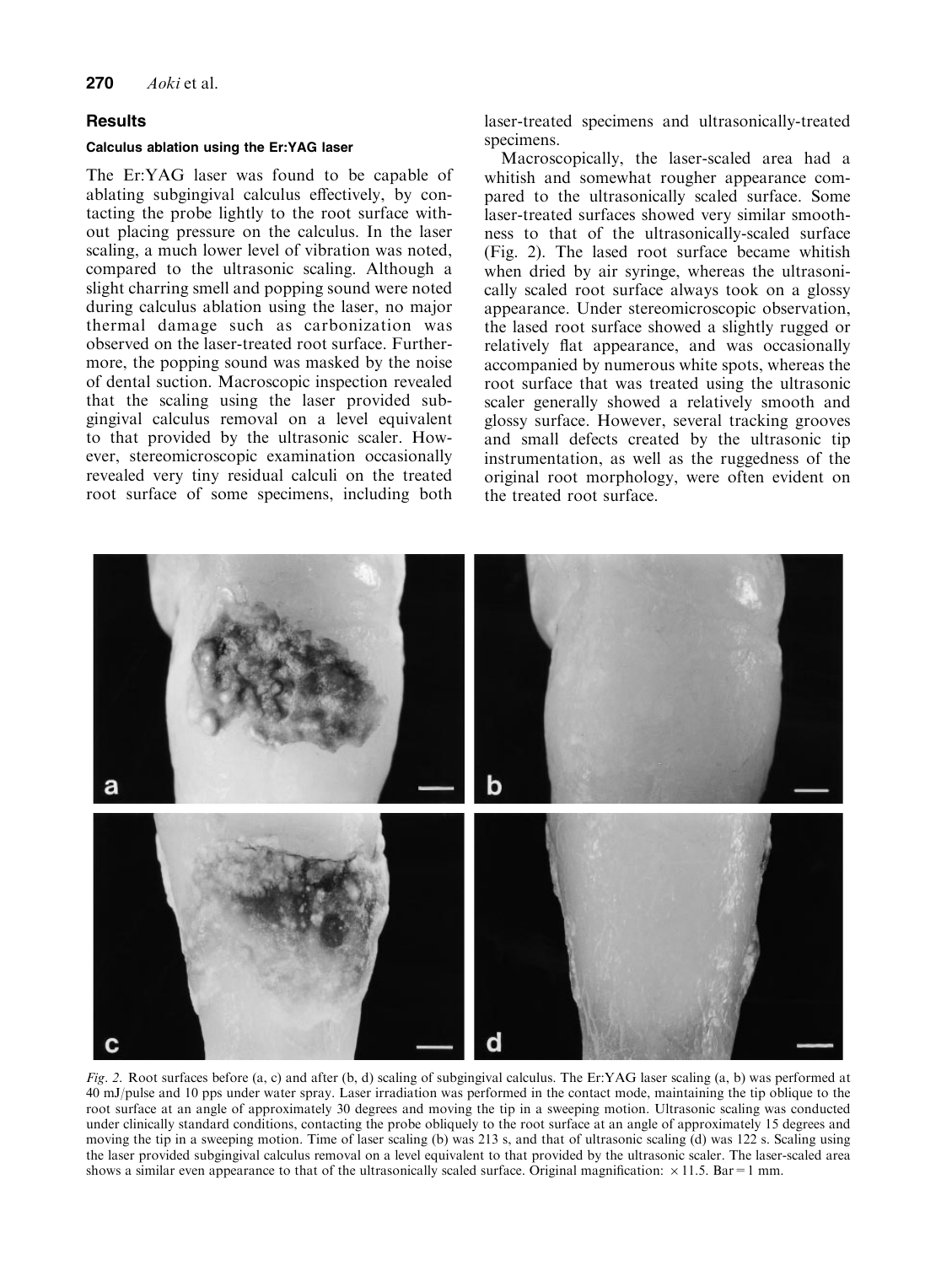#### Efficiency of scaling

Table 1 shows the efficiency of the scaling. The range of the efficiency was from 0.06 to 0.25  $\text{mm}^2/\text{s}$ for laser scaling and from 0.08 to 0.42 mm<sup>2</sup>/s for ultrasonic scaling. The average efficiency was  $0.15 \pm 0.05$  mm<sup>2</sup>/s (mean  $\pm$  s.d.,  $n=23$ ) for laser scaling and  $0.20 \pm 0.08$  mm<sup>2</sup>/s for ultrasonic scaling. Under the conditions of the present study, the laser scaling showed a lower efficiency than the ultrasonic scaling, as well as a significant difference  $(p<0.05)$ .

Although the ultrasonic scaler removed calculus more efficiently than the laser, the ultrasonic instrumentation tended to leave behind several tiny calculi more frequently in the treated area, compared to the laser scaling, and therefore often required additional operation time in order to completely remove the residual calculi under visual operation.

#### Histological observation

Histologically, no major thermal damage, such as cracking or carbonization, was observed for both treatments. The lased root surface generally showed some unevenness and micro-irregularity due to the ablation of the superficial part of cementum layer (Fig. 3a). The loss of tooth substance was generally observed within the layer of cementum and occasionally extended nearly to the dentin (Fig. 4a). The amount of cementum ablation was approximately 15 $-30 \mu$ m on average in the roots having approximately  $60-140 \mu m$  of original cementum thickness. The maximum cementum loss was approximately 80  $\mu$ m in the localized area showing exposure of dentin surface, as observed in 1 of the 4 specimens that was used for histological analysis. The remaining calculus that was intentionally left on the edge of the treated surface were tightly attached on the cementum.

The superficial layer of the lased cementum generally showed a minimal change with characteristic staining. The changed layer was composed of 2 layers: a surface layer stained deeply with hematoxylin  $(1-2 \mu m)$  thickness) and a subsurface layer stained slightly to moderately with eosin  $(1.5-2.5 \mu m)$  thickness) in the HE staining. The total width of the superficial zone having these stainings was approximately 2.5–4.5  $\mu$ m (Fig. 5a). The deeply stained layer generally had a fragile

Table 1. Comparison of the efficiency of scaling between the Er:YAG laser and ultrasonic treatments

| Er:YAG laser scaling    |                                |             |                                        | Ultrasonic scaling      |                                |             |                                        |
|-------------------------|--------------------------------|-------------|----------------------------------------|-------------------------|--------------------------------|-------------|----------------------------------------|
| Sample<br>no.           | Scaled area<br>$\text{(mm}^2)$ | Time<br>(s) | Efficiency<br>$\text{(mm}^2/\text{s})$ | Sample<br>no.           | Scaled area<br>$\text{(mm}^2)$ | Time<br>(s) | Efficiency<br>$\text{(mm}^2/\text{s})$ |
| 1                       | 4.9                            | 20          | 0.25                                   |                         | 12.0                           | 74          | 0.16                                   |
| $\overline{\mathbf{c}}$ | 4.1                            | 56          | 0.07                                   | $\overline{\mathbf{c}}$ | 12.6                           | 63          | 0.20                                   |
| 3                       | 6.8                            | 43          | 0.16                                   | 3                       | 10.0                           | 66          | 0.15                                   |
| 4                       | 11.5                           | 62          | 0.19                                   | 4                       | 20.3                           | 77          | 0.26                                   |
| 5                       | 13.1                           | 80          | 0.16                                   | 5                       | 10.8                           | 126         | 0.09                                   |
| 6                       | 14.1                           | 60          | 0.24                                   | 6                       | 15.5                           | 61          | 0.25                                   |
| 7                       | 6.9                            | 52          | 0.13                                   | 7                       | 14.7                           | 121         | 0.12                                   |
| 8                       | 20.1                           | 118         | 0.17                                   | $\,$ 8 $\,$             | 7.4                            | 54          | 0.14                                   |
| 9                       | 6.3                            | 38          | 0.17                                   | 9                       | 11.4                           | 70          | 0.16                                   |
| 10                      | 9.7                            | 59          | 0.16                                   | 10                      | 6.2                            | 77          | 0.08                                   |
| 11                      | 12.4                           | 50          | 0.25                                   | 11                      | 9.2                            | 52          | 0.18                                   |
| 12                      | 12.4                           | 101         | 0.12                                   | 12                      | 8.0                            | 43          | 0.19                                   |
| 13                      | 12.8                           | 213         | 0.06                                   | 13                      | 19.4                           | 122         | 0.16                                   |
| 14                      | 19.2                           | 162         | 0.12                                   | 14                      | 23.6                           | 164         | 0.14                                   |
| 15                      | 10.9                           | 104         | 0.10                                   | 15                      | 14.8                           | 124         | 0.12                                   |
| 16                      | 33.1                           | 208         | 0.16                                   | 16                      | 27.5                           | 117         | 0.24                                   |
| 17                      | 22.5                           | 182         | 0.12                                   | 17                      | 27.0                           | 65          | 0.42                                   |
| 18                      | 19.3                           | 204         | 0.09                                   | 18                      | 22.3                           | 79          | 0.28                                   |
| 19                      | 24.8                           | 183         | 0.14                                   | 19                      | 34.8                           | 138         | 0.25                                   |
| 20                      | 35.3                           | 172         | 0.20                                   | 20                      | 20.5                           | 96          | 0.21                                   |
| 21                      | 11.4                           | 150         | 0.08                                   | 21                      | 16.6                           | 55          | 0.30                                   |
| 22                      | 19.6                           | 102         | 0.19                                   | 22                      | 30.5                           | 113         | 0.27                                   |
| 23                      | 31.1                           | 231         | 0.13                                   | 23                      | 20.4                           | 74          | 0.28                                   |
| Mean                    |                                |             | 0.15                                   |                         |                                |             | 0.20                                   |
| $\pm$ SD                |                                |             | $\pm 0.05$                             |                         |                                |             | $\pm 0.08$                             |
| Statistic*              |                                |             |                                        |                         | p < 0.05                       |             |                                        |

\*Mann±Whitney U-test.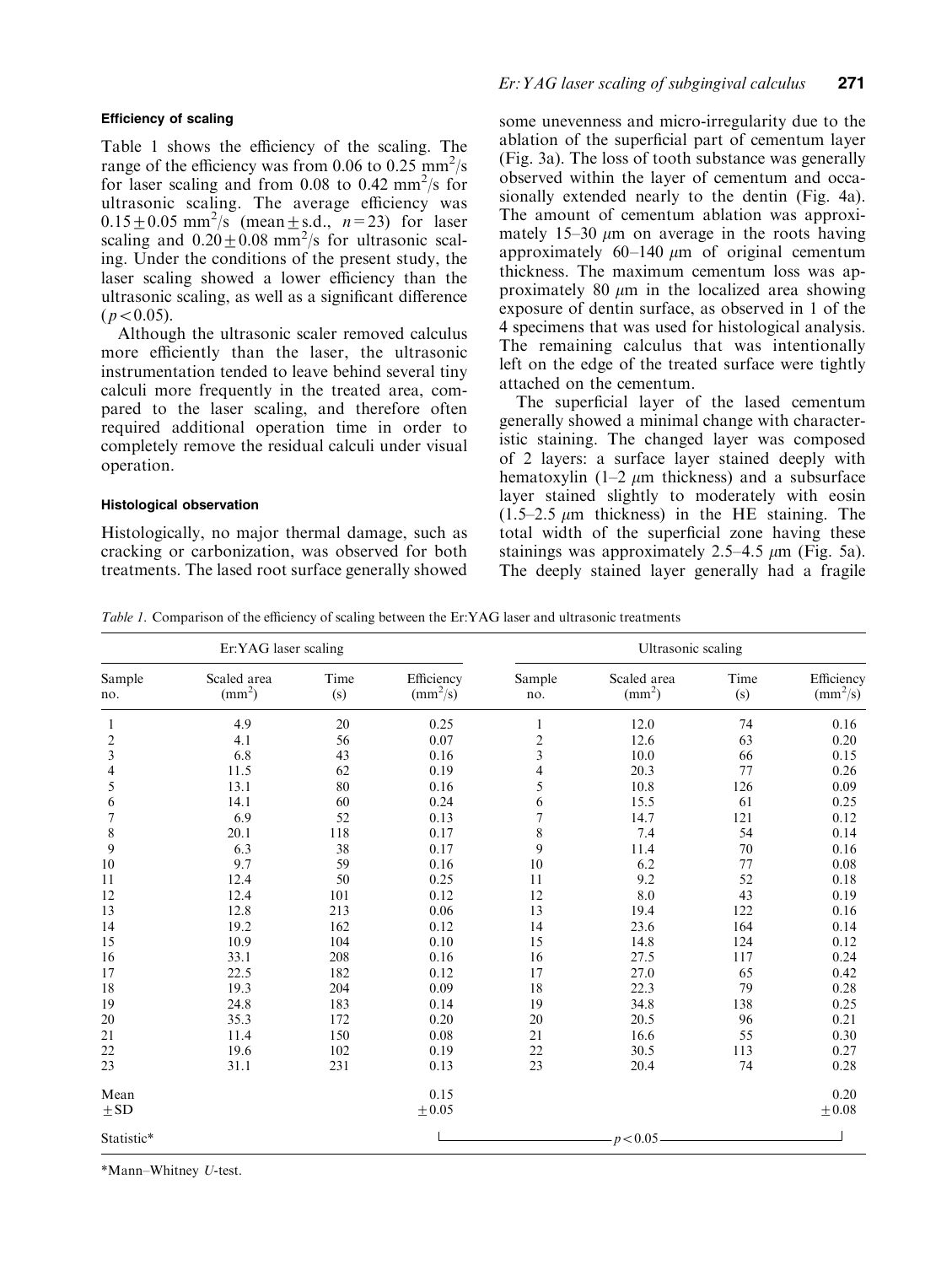

Fig. 3. Photomicrographs of a histological section of a scaled site. (a) Root surface scaled using the Er:YAG laser generally shows microirregularity due to the ablation of the superficial part of the cementum layer. A minimal change with deep staining is noted on the lased surface. (b) Ultrasonically scaled root surface shows a relatively even appearance and minimal cementum removal. "SC" indicates subgingival calculus that was intentionally left on the edge of the treated root surface, and the border of the scaled area is clearly indicated.  $C=$ cementum;  $CDJ =$ cemento-dentinal junction;  $D =$ dentin. Original magnification:  $\times$  160. Bar = 50  $\mu$ m.

appearance, and a discontinuous pattern was occasionally observed.

In the ultrasonic scaling, the treated root showed a relatively even appearance with a smooth surface and without deep staining (Figs 3b, 5b). Loss of cementum was generally non-existent or minimal. However, localized concavities showing various degrees of cementum removal accompanied by superficial staining with hematoxylin and surrounding slight staining with eosin were occasionally observed on the treated root surface (Fig. 4b). The depth of concavity was generally  $10-30 \mu m$ and the maximum depth of concavity reached approximately 80  $\mu$ m.



Fig. 4. Photomicrographs of an area having a large amount of cementum removal. Photograph (a) shows an area in the surface scaled using the Er:YAG laser, having a much greater amount of cementum ablation (approximately 60  $\mu$ m in depth). Photograph (b) shows a localized cementum defect in the ultrasonically scaled surface, having a depth of  $35 \mu m$  and superficial staining with hematoxylin, as well as a surrounding slight staining with eosin.  $C =$ cementum;  $CDJ =$ cemento-dentinal junction: D=dentin. Original magnification:  $\times$  116. Bar=  $100 \mu m$ .



Fig. 5. Photomicrographs of the treated root cementum at high magnification. (a) Photograph is a typical Er:YAG lased cementum, showing a superficial deeply stained zone having a thickness of approximately  $3-4 \mu m$ . The zone is composed of two layers: a surface thin layer stained deeply with hematoxylin, showing a fragile and discontinuous feature and a subsurface layer stained moderately with eosin in the HE staining. (b) The ultrasonically scaled root shows a smooth surface without deep staining.  $C =$ cementum;  $CDJ =$ cemento-dentinal junction; D = dentin. Original magnification:  $\times$  640. Bar = 10  $\mu$ m.

#### SEM observation

SEM observation of the root surface that was treated by the Er:YAG laser had a relatively flat appearance at a low magnification. However, some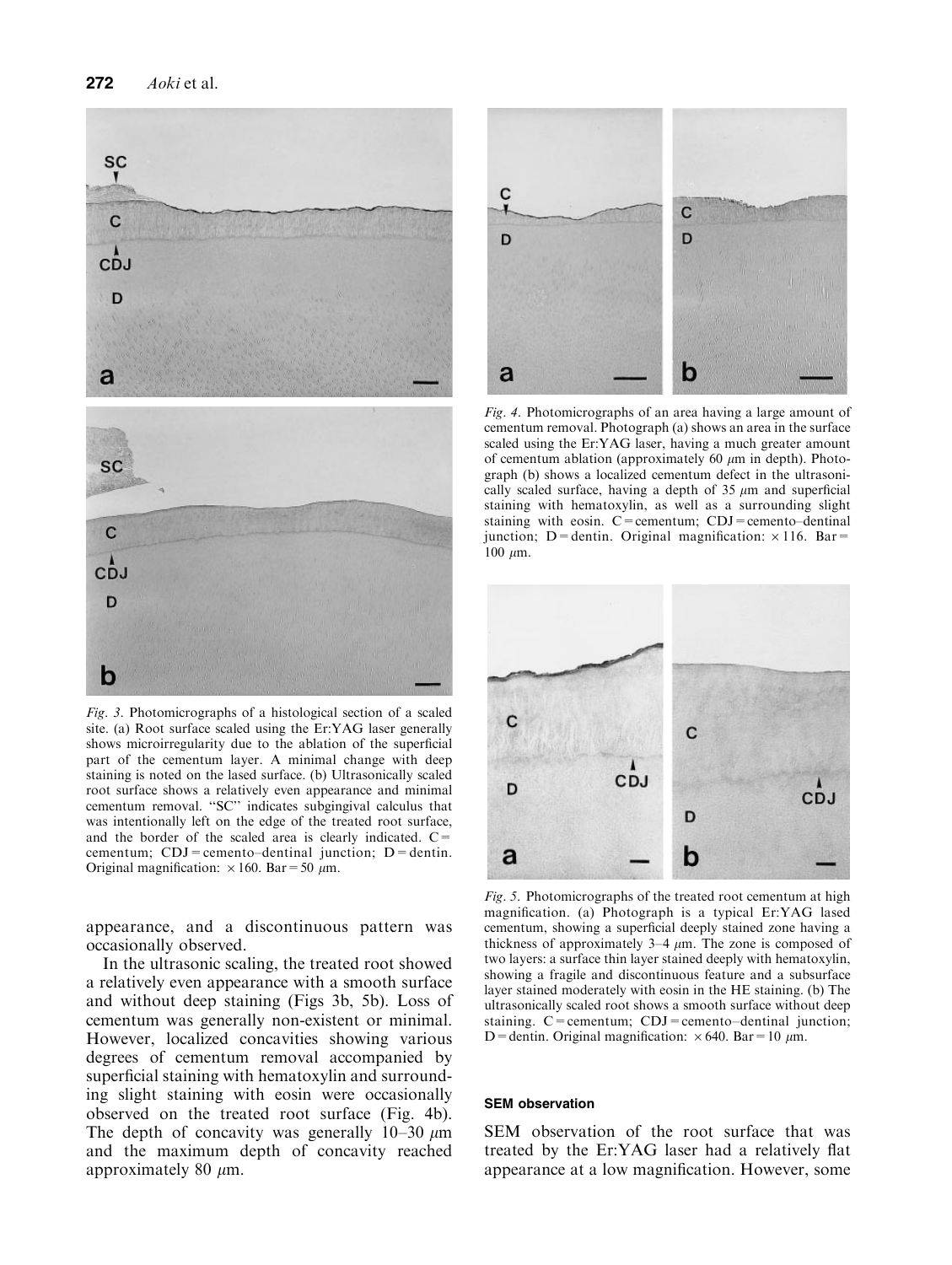shallow crater-like defects and linear tracking lines caused by the manipulation of the contact tip were occasionally observed on the lased root surface (Fig. 6a). The root treated using the ultrasonic scaler generally had a smooth surface, but shallow grooves and defects resulting from the ultrasonic tip instrumentation were occasionally observed (Fig. 6b). In one specimen that was subjected to ultrasonic scaling, wave-like features are evident on the treated surface, which was created by numerous deep grooves in the cementum, resulting in localized dentin exposures.

At high magnification, the SEM examination of the lased root surface revealed a characteristic microroughness. Numerous round or sharp pointed projections resulting from the cementum ablation were evident on the lased root surface (Fig. 7a, b).



Fig. 6. Scanning electron micrographs of the scaled root surface. (a) Root surface scaled using the Er:YAG laser has a somewhat rugged appearance. Some shallow crater-like defects and linear tracking lines (arrows) caused by the manipulation of the contact tip are partially evident on the lased root surface. (b) The ultrasonically scaled surface is smooth, but has shallow grooves and defects (arrows) resulting from the ultrasonic tip instrumentation. "SC" indicates subgingival calculus that was intentionally left on the edge of the treated root surface. Visible cracks in the cementum in both photographs and partial separation of the calculus from the root surface in photograph (a) are the result of the shrinkage artifacts. Original magnification:  $\times 35$ . Bar = 300  $\mu$ m.

# Er: YAG laser scaling of subgingival calculus 273

Occasionally, openings of dentinal tubules were observed, indicating the exposure of underlying dentin. The ultrasonically scaled surface generally had a smooth appearance covered with a smear layer (Fig. 7c). However, micro-irregular structures were sometimes observed in the area of the deep defects and grooves at high magnification (Fig. 7d). The ablated surface of the remaining calculus that was intentionally left on the root showed flaky appearance without melting features. Microparticles were observed on both of the original (non-lased) and lased surfaces of the calculus. (Fig. 8).

In the cross-sectional observation, the lasertreated root surface showed superficial microirregularity and degradation, in contrast to the smoothness of the root surface that was treated



Fig. 7. Scanning electron micrographs of the scaled surface at high magnification. The Er:YAG lased root surface (a, b) reveals a characteristic microroughness that contrasts the smooth ultrasonically scaled root surface (c). Numerous sharp pointed (a) or rounded projections (b) are evident on the lased root surface. Although the ultrasonically scaled surface generally shows a smooth appearance covered with a smear layer (c), the area of deep defects and grooves revealed microirregular structures (d). Original magnification:  $\times 1000$ . Bar = 10  $\mu$ m.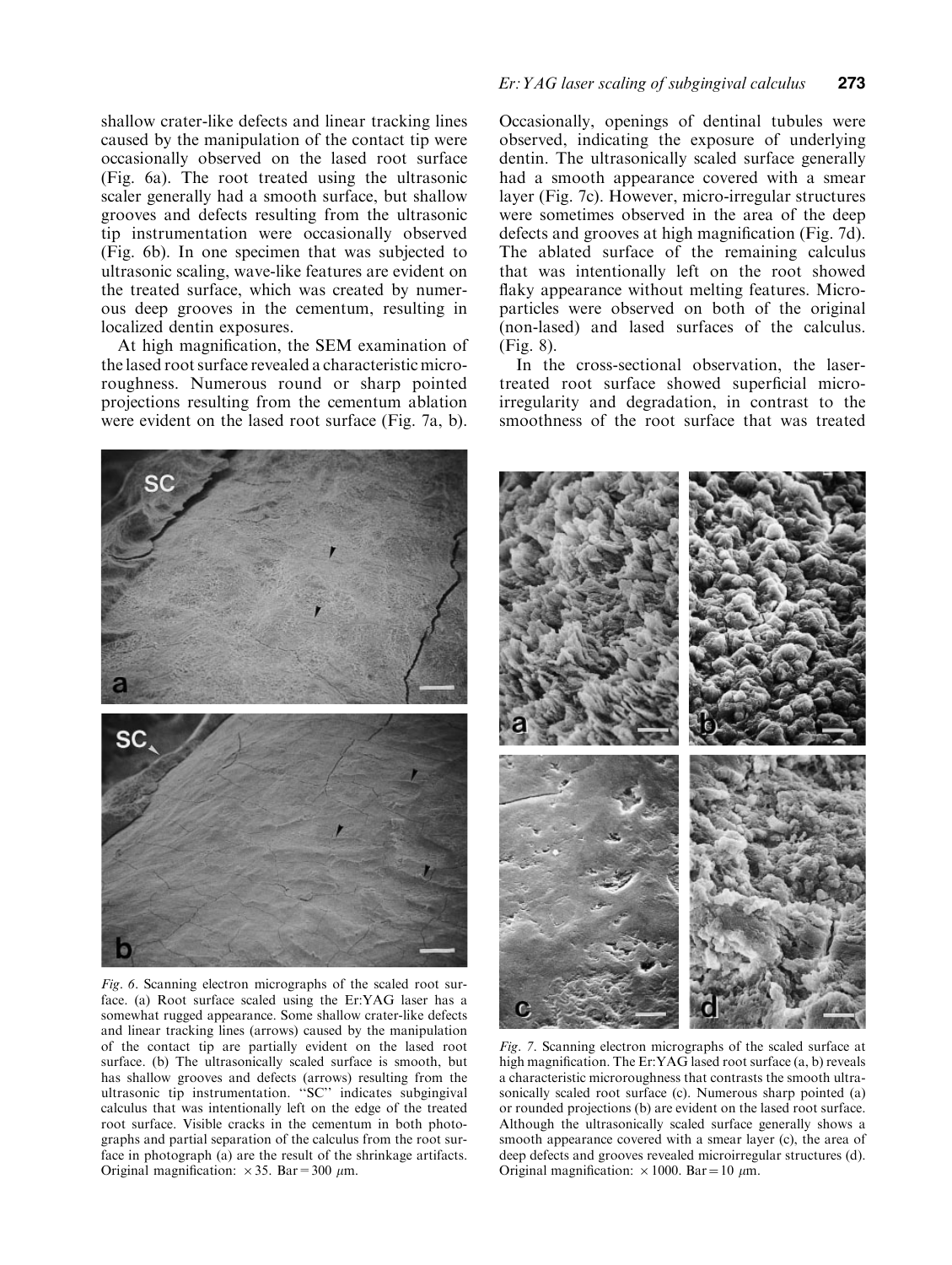

Fig. 8. Scanning electron micrograph of the ablated surface of the subgingival calculus at high magnification. The calculus was intentionally left on the edge of the treated root. The Er:YAG lased surface shows flaky appearance without melting features. "S" shows an original, non-lased surface of calculus. Microparticles are observed on both of the original and lased surfaces. Original magnification:  $\times 1000$ . Bar = 10  $\mu$ m.

using the ultrasonic scaler. The width of the damaged layer of the lased cementum was  $5-10 \mu m$ (Fig. 9).

#### Thermal change

Figure 10 shows the results of the temperature measurement at the pulpal side during scaling. In the laser scaling, the temperature rose gradually according to the progress of scaling procedure, reached the maximum level at around 40 s after the beginning of scaling and returned to the original temperature at around 20 s after the end of scaling. In some specimens of the laser scaling, the final temperature showed a lower level than the temperature before treatment. The maximum thermal elevation of the pulpal wall during laser scaling with water spray ranged from 0.6 to  $2.2^{\circ}$ C (0.6, 1.0, 1.2, 1.7, 1.9, 2.2) and the average thermal elevation was  $1.4 \pm 0.6^{\circ}$ C (mean  $\pm$  s.d.,  $n=6$ ). The water spray effectively minimized heat generation. In the ultrasonic scaling, the temperature change in the pulpal wall during ultrasonic scaling was minimal and the thermal elevation was only  $0.1\degree C$ . The mean thickness of the six specimens that received laser scaling was  $1.30 + 0.13$  mm (mean  $\pm$  s.d.,  $n=6$ ) at the scaled site, and the thickness of the specimen for ultrasonic scaling was 1.40 mm.

#### **Discussion**

Application of the Nd:YAG and  $CO<sub>2</sub>$  lasers to the periodontally diseased root surface has been



Fig. 9. Scanning electron micrographs of the cross-section of the scaled root surface. The photographs show a secondary electron image of the polished surface of the cross-section of the specimen embedded in epoxy resin. (a) Photograph is a typical Er:YAG lased root surface, showing a superficial micro-irregularity and microstructural degradation that contrasts the smooth root surface (b) that was treated using the ultrasonic scaler. Here, the change in width of the changed layer of lased cementum is approximately 7  $\mu$ m. Black arrows indicate the border of the changed zone. Original magnification:  $\times 500$ . Bar = 10  $\mu$ m.



Fig. 10. Temperature changes during the Er:YAG laser scaling (LS) and the ultrasonic scaling (US), respectively. Scaling was performed on the proximal surface of the mandibular incisors using a band of subgingival calculus. The data show the results of the temperature measurement at 20-s intervals at the pulpal side during scaling. Data for the laser scaling represents the mean  $\pm$  s.d. of 5 independent experiments.  $\blacksquare$ , LS;  $\dots \square \dots$ , US.

investigated previously, and advantageous properties of the Nd:YAG laser, such as removal of a smear layer on the root surface produced by conventional mechanical debridement (19) and inactivation of endotoxin in exposed cementum (20), have been demonstrated. In 1997, the US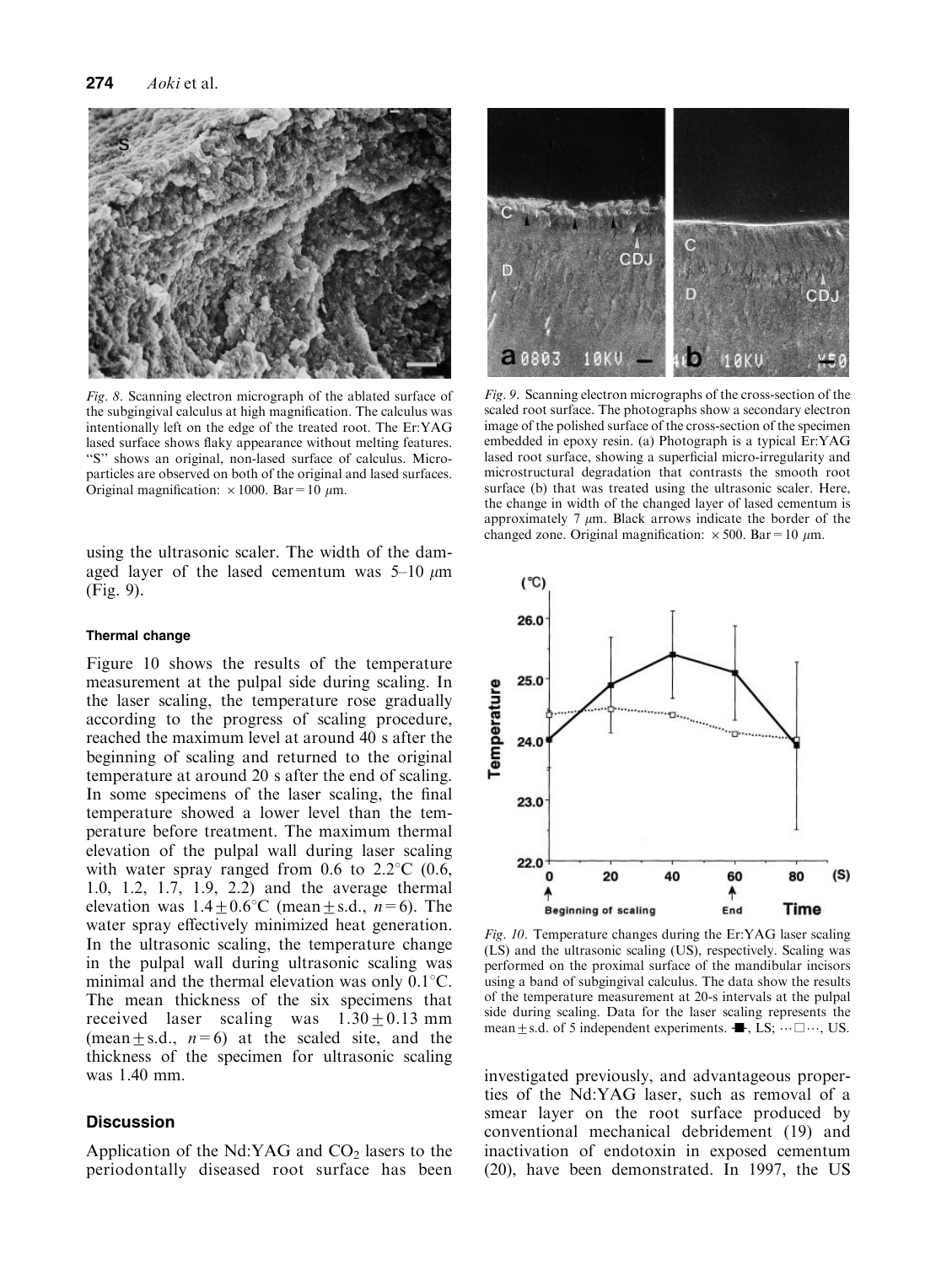Food and Drug Administration approved sulcular debridement or soft tissue curettage by means of the Nd:YAG laser, and the laser pocket curettage in adjunct to the conventional mechanical root surface treatment has gradually come to be performed by general practitioners (21). However, for root surface debridement, the Nd:YAG laser is not capable of ablating calculus effectively and causes significant thermal damage, such as melting and cracking on the root surface when a high energy output is applied  $(22, 23)$ . The  $CO<sub>2</sub>$  laser easily carbonizes hard tissues such as root and bone surfaces  $(24, 25)$ . Thus, due to insufficient calculus elimination ability and side effects of distinct root surface alteration induced by heat generation during irradiation, Nd:YAG and  $CO<sub>2</sub>$ lasers can not achieve root surface debridement to a satisfactory degree.

Recently, hard tissue treatment using the Er:YAG laser has been shown to be effective and efficient  $(5-10)$ . Our previous preliminary report showed that the Er:YAG laser used in combination with water irrigation was capable of removing subgingival calculus from the root effectively without causing major thermal damage (12). The results suggested the possibility of Er:YAG laser application to debridement of periodontally diseased root surfaces. Following the *in vitro* study, Watanabe et al. conducted a clinical trial of the laser scaling and confirmed the safety and effectiveness of the procedure clinically (14).

In the present study, we investigated and clarified the effects of Er:YAG laser scaling using clinical irradiation conditions in comparison with those of ultrasonic scaling. The energy output and other parameters were determined based on the results of our previous studies (12, 14). In our preliminary experiment, which employed perpendicular contact irradiation to the root surface, an energy level of 30 mJ/pulse was considered to be suitable for the calculus ablation at the PRR (pulse repetition rate) of 10 pps (12). In the oblique irradiation of the present experiment, a slightly higher output energy of 40 mJ/pulse was chosen in order to compensate for the decrease in the energy density due to the widening of the irradiation spot size. The 10 pps was selected as the highest PRR for the employed laser apparatus. As a result, Er:YAG laser scaling was found to enable the same degree of subgingival calculus removal as the ultrasonic scaling. The treated surface became much more even compared to the cases treated by perpendicular contact irradiation in our previous experiment (12). By performing careful manipulation of the contact handpiece in a sweeping motion using the oblique contact irradiation mode, loss of tooth substance was minimized and thereby reduction of the irregularity of the lased root surface was achieved. Although a mild to moderate irregularity was still evident in some cases of laser scaling, a number of irregularities were also partly observed in the ultrasonic scaling. Previous studies have shown that ultrasonic scalers produce defects of various depth and volume, depending on the combination of various working parameters (26). In the present experiment, the cause of the irregularity in both treatments is attributed to existence of the softened cementum, hard calculus attachment to the root surface and original irregular morphology of the root surface.

The laser scaling induced some temperature elevation  $(0.6-2.2^{\circ}C)$  in the pulpal wall of the proximal surface of mandibular incisors. A temperature rise of within  $5^{\circ}$ C in the pulp has been reported to be safe for pulp survival (27). Therefore, this level of temperature rise on the pulpal wall during laser scaling is considered to be within the physiologically tolerable levels to the pulp tissues.

Histological and SEM examination showed that the Er:YAG laser ablated not only the calculus, but also the superficial to deep portion of the underlying cementum, and that the treated surface had characteristic microstructures resulting from cementum ablation. These findings indicate that the  $Er:YAG$  laser did not have sufficient selective calculus ablation ability at the irradiation conditions used in the present study. In the debridement of the diseased root surface, not only the removal of calculus, but also removal of the contaminated cementum are required. Therefore, a certain amount of cementum ablation during calculus removal using the Er:YAG laser may be clinically acceptable. However, recent studies suggest that pathological changes exist only in the superficial layer of the periodontally diseased surface, and therefore the deeper layer of cementum should be preserved (28, 29). Under the present irradiation conditions, selective calculus elimination using the Er:YAG laser was still difficult and technically dependent. Therefore, careful irradiation performance using the optimal output energy setting was required in order to prevent excessive cementum ablation. Regarding the selective calculus removal, Rechmann *et al.* recently reported the excellent characteristics of the frequency-doubled Alexandrite laser (30). The Alexandrite laser seems to have a promising characteristic for selective calculus removal.

With regard to the alteration of the root surface, the Er:YAG lased root surface histologically showed minimal changes with a characteristically stained zone. The changed zone was composed of two layers, superficial deeply stained layer with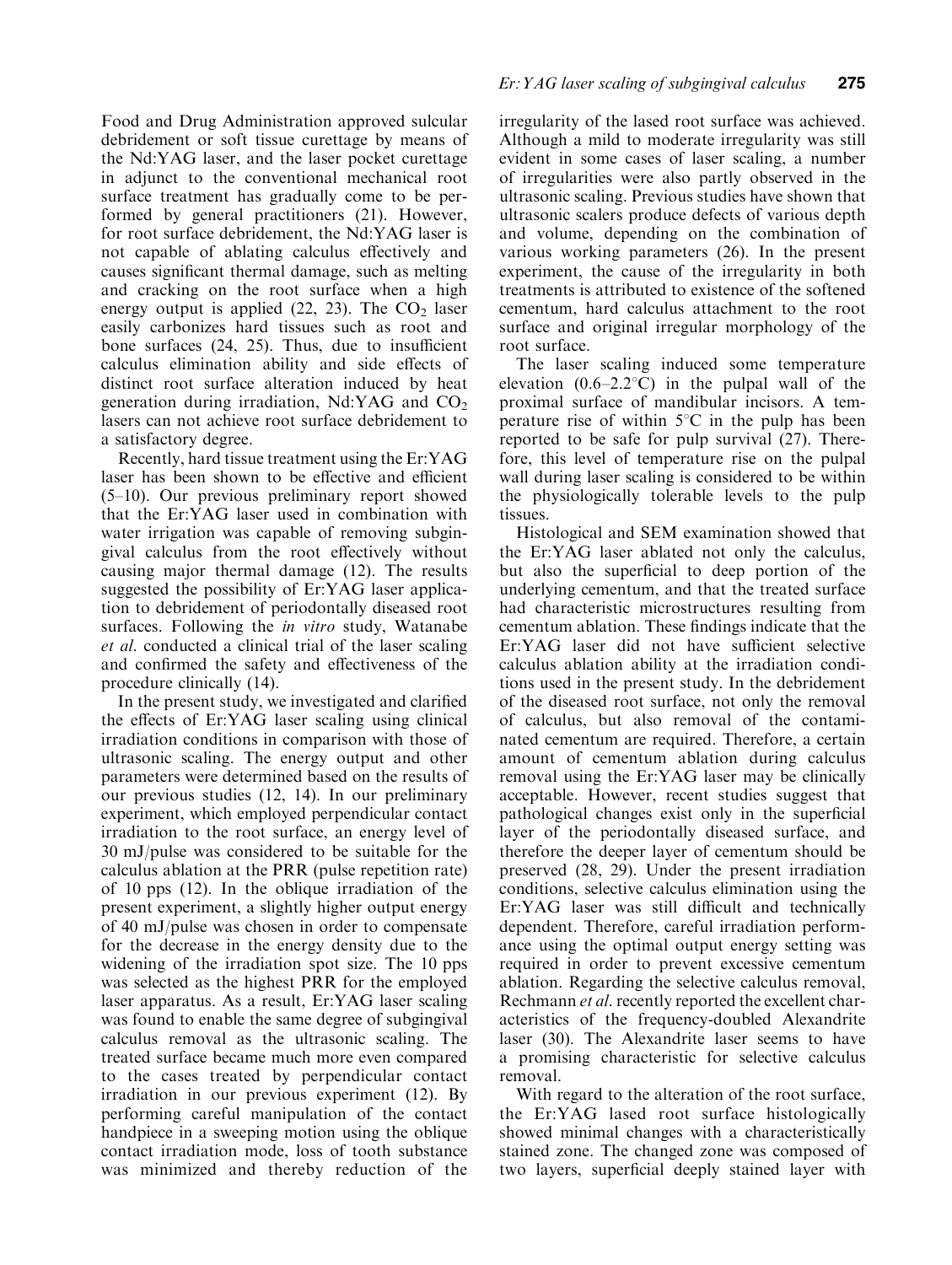hematoxylin and subsurface layer stained with eosin. These layers may be due to microstructural degradation and thermal denaturation of the cementum. The difference of the staining condition may be associated with the degree of degradation of the cementum. Especially, the superficial deeply stained layer with hematoxylin seemed to have fragile structures and was occasionally observed to be discontinuous in the histological sections. Also, the changed layer in the histological section showed a thinner width  $(2.5-4.5 \mu m)$  compared to the width  $(5-10 \mu m)$  observed via the crosssectional s.e.m. The discontinuity of the superficial deeply stained layer as well as the difference in thickness of the changed layer between histological and s.e.m. examinations may be attributed to the possibility that the fragile microstructure of the superficial layer of the lased cementum was partially or totally lost during the decalcification process of the histological sample preparation. Therefore, it is speculated that the superficial deeply stained layer may be highly damaged, exhibiting both microstructural degradation and thermal denaturation, whereas the underlying subsurface layer may be affected by some thermal denaturation.

Thus, Er:YAG laser irradiation produces a characteristic microstructural change as well as minimal thermal influence on the treated root surface. Fujii et al. reported similar micromorphological changes on the root surface following single-pulse, contact Er:YAG laser irradiation at 75 mJ/pulse and showed a  $15$ - $\mu$ m layer of damaged tissue on the Er:YAG-lased cementum (31). Based on these findings, the Er:YAG-lased root surface may give some influence to cell attachment. Therefore, the attachment of the periodontal tissue to the lased root surface must be evaluated in further studies. In addition, the necessity and usefulness of additional treatment to remove the superficially changed layer of the lased root surface using acid treatment or root planing via hand instruments should be investigated. On the other hand, as shown in previous studies, the Er:YAG laser has the potential beneficial property of sterilizing bacteria (13) and eliminating LPS (16, 17), and thereby disinfection and detoxication may be highly expected on the laser-treated root surface. Furthermore, the laser provides calculus elimination with extremely low mechanical stress and may be capable of reaching sites that conventional, mechanical instrumentation cannot reach. These low stress and potentially high accessibility are also advantageous properties of laser treatment.

Under the conditions of the present study, Er:YAG laser scaling showed a somewhat lower efficiency than the ultrasonic scaling. However, the efficiency would be easily improved by the use of a higher output power, or the use of a PRR higher than 10 pps that would be enabled by the development of new laser device. Considering the safety and effective irradiation parameters for clinical use, the combination of higher PRR and lower energy output is recommended in order to increase the efficiency of calculus ablation and simultaneously decrease the amount of cementum loss. For such irradiation conditions, the efficiency is improved without increasing the uncomfortable vibration stress experienced by the patients and, at the same time, selective calculus removal using the Er:YAG laser may be more feasible. Although the efficiency of ultrasonic scaling can be increased by using a higher power setting, the increase in uncomfortable vibrations and thermal and mechanical damage to the root is inevitable due to the elevation of operation power.

At present, the use of the Er:YAG laser as a scaling instrument is limited to visual operation, for subgingival calculus removal on the exposed root surface with gingival recession, and the ablation of the contaminated root surface and remaining calculus during flap surgery. However, the  $Er:YAG$ laser has various potential applications in periodontal surgery, because the Er:YAG laser has an excellent ablative effect for both of soft and hard tissues (14). Recontouring of bone tissue (15), removal of diseased soft tissue within a narrow and deep, vertical bone defect and disinfection of the operation field, as well as root surface preparation, during flap surgery may be highly possible for the Er:YAG laser. Further basic and clinical studies are required in order to clarify the potential application of the Er:YAG laser in periodontal therapy.

# Acknowledgements

This study was supported in part by the "Research for the Future'' Program RFTF96I00205 of the Japan Society for the Promotion of Science and by a Grant-in-Aid for the Encouragement of Young Scientists (No.11771356), Ministry of Education, Science and Culture of Japan. The laser apparatus was provided by the HOYA Continuum Corp. (Tokyo, Japan) and J. Morita Mfg Corp. (Kyoto, Japan). In addition, the authors wish to thank Dr Toshimoto Yamada of Toranomon Hospital for the SEM observations, Dr Yoshiaki Sekine of Taisei Shin-ai Hospital for the temperature measurement, and Mr Takashi Yoshizawa of Tokyo Medical and Dental University for taking photomicrographs of the histological specimens.

# **References**

- 1. White JM, Goodis HE, Rose CL. Use of the pulsed Nd:YAG laser for intraoral soft tissue surgery. Lasers Surg Med 1991;11:455-461.
- 2. Pick RM, Colvard MD. Current Status of lasers in soft tissue dental surgery. J Periodontol 1993;64:589-602.